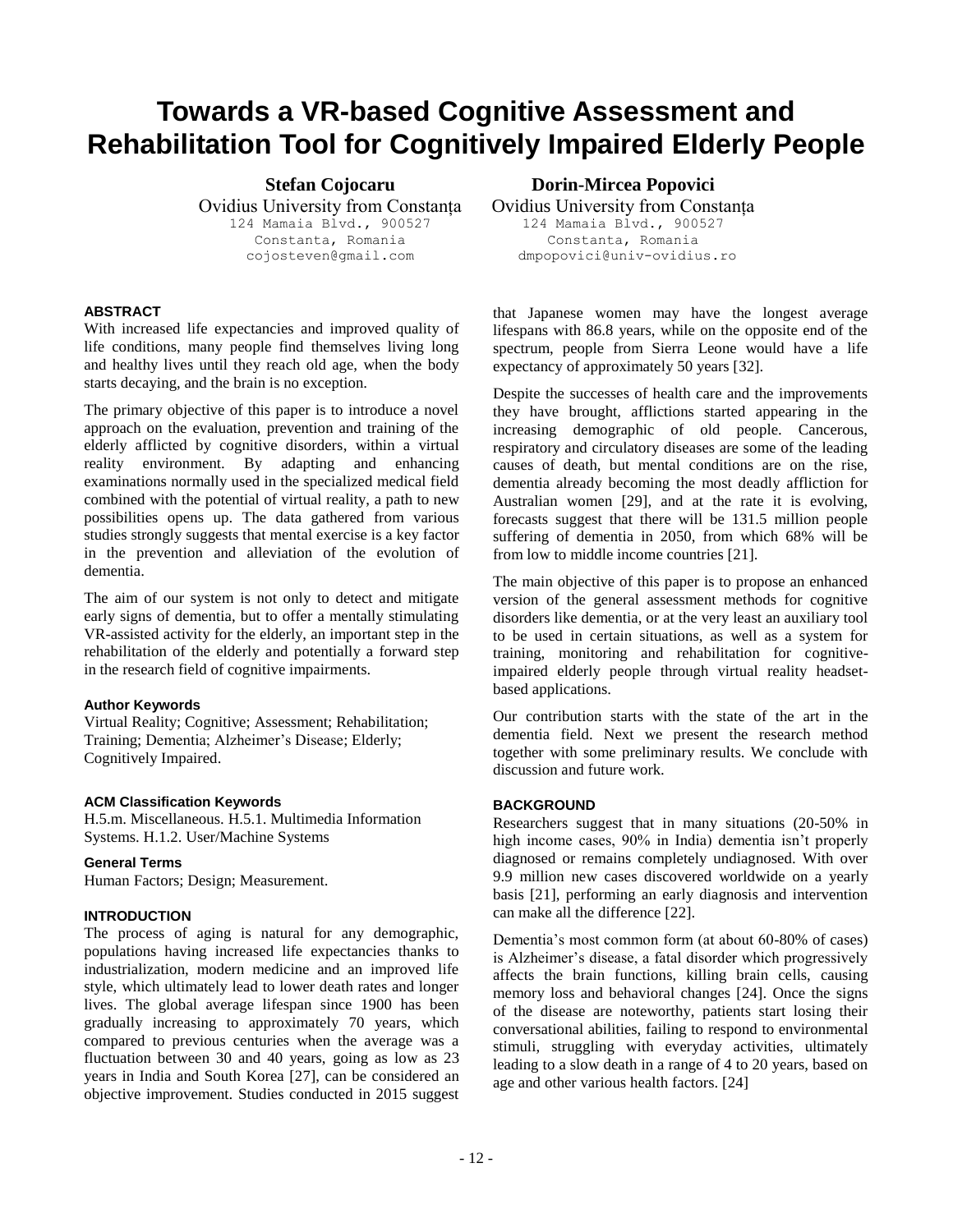There is no known treatment that would cure or entirely prevent Alzheimer's disease from escalating, but ways of mitigating its effects have been found and are continually being developed. Both drug- and non-drug-based methods may assist with the alleviation of the symptoms, slowing down their evolution and enhancing the life quality of the patient (and the caregiver, if any). [20]

The therapeutic benefits of counseling performed by a psychiatrist and/or a geriatrician can be evident, especially via testing methods to evaluate the evolution and gravity of the illness. The examination can slightly vary from one practitioner to another, based on region, individual methodology or the standards set by the local social services for the elderly.

Studies suggest that socially and mentally active individuals have lower risks of being affected by Alzheimer's symptoms due to stronger neuronal synapses. [23] In the same manner, several studies claim that cognitive training for older adults with mild cognitive impairments may have long term effects of improving their overall mental state, as well as in some severe cases showing some improvements [17, 12, 10].

Our motivation comes from living with two elders with cognitive problems for several years and observing their behavior; thus we have always strived to be mindful of their health conditions, challenging their afflictions through various mental, social and emotional activities, in order to help them to live long and comfortable lives.

The involvement of technology in such activities has proven to be efficient, offering various new prospects for supporting the elderly through the intervention of the digital mediums and methods in their training. [5, 3, 1, 15] Virtual reality could be a step forward in this direction. [14, 9]

### **RESEARCH METHOD**

Our goal is to adapt a form of Mini-Mental State Examination (MMSE) [2] to a virtual environment, combining various forms of testing with an accessible and user-friendly application, which will not just give a general idea of the mental state of the user, but will also offer an engaging activity that will stimulate the mind and spirit. In certain forms, it can also become a recreational activity, offering gratification to a certain extent.

The target priorities we are aiming for are the following:

- **Orientation**
- **Memorization**
- **Attention**
- Information Reproduction
- Comprehension
- Complex Tasks

## **Methods of Evaluation**

While the classic pen and paper methods are still successfully being used in most domains, the interactive tablet or personal computer (PC) methods are slowly joining in, but the prospect of implementing virtual reality (VR) should not be too far in the future.

A classic MMSE, also known as a Folstein test, is normally used for measuring the severity and progression of a cognitive impairment [4, 26]. With both advantages and disadvantages, this questionnaire is broadly and extensively being used across clinical and research areas that cover dementia and other cognitive-related afflictions [28]. Adapting it to the VR medium might prove beneficial in certain aspects, but difficult in others.

| <b>Priority</b>             | VR Translation                                                            |  |  |
|-----------------------------|---------------------------------------------------------------------------|--|--|
| Orientation                 | Comprehending and performing<br>basic head movement commands              |  |  |
| (in space/time)             | Recognizing/remembering<br>temporal symbols                               |  |  |
| Memorization                | Observing and remembering<br>certain objects placed in the<br>environment |  |  |
| Attention                   | Choosing the odd model out of<br>multiple identical ones                  |  |  |
| Information<br>Reproduction | Remembering and selecting the<br>previously used objects                  |  |  |
| Comprehension               | Understanding the different<br>scenarios and acting accordingly           |  |  |
| Complex Tasks               | A combination of the previous<br>steps                                    |  |  |

#### **Table 1: Evaluation priorities with their potential VR implementation**

### **EXPERIMENTAL SETUP**

The ideal conditions, which might not always be met due to the various degrees of degradation affecting the cognitive functions of the individuals, would require the patient's cooperation, a formal caregiver who would set up the device and oversee the process, as well as offer any assistance where it is needed.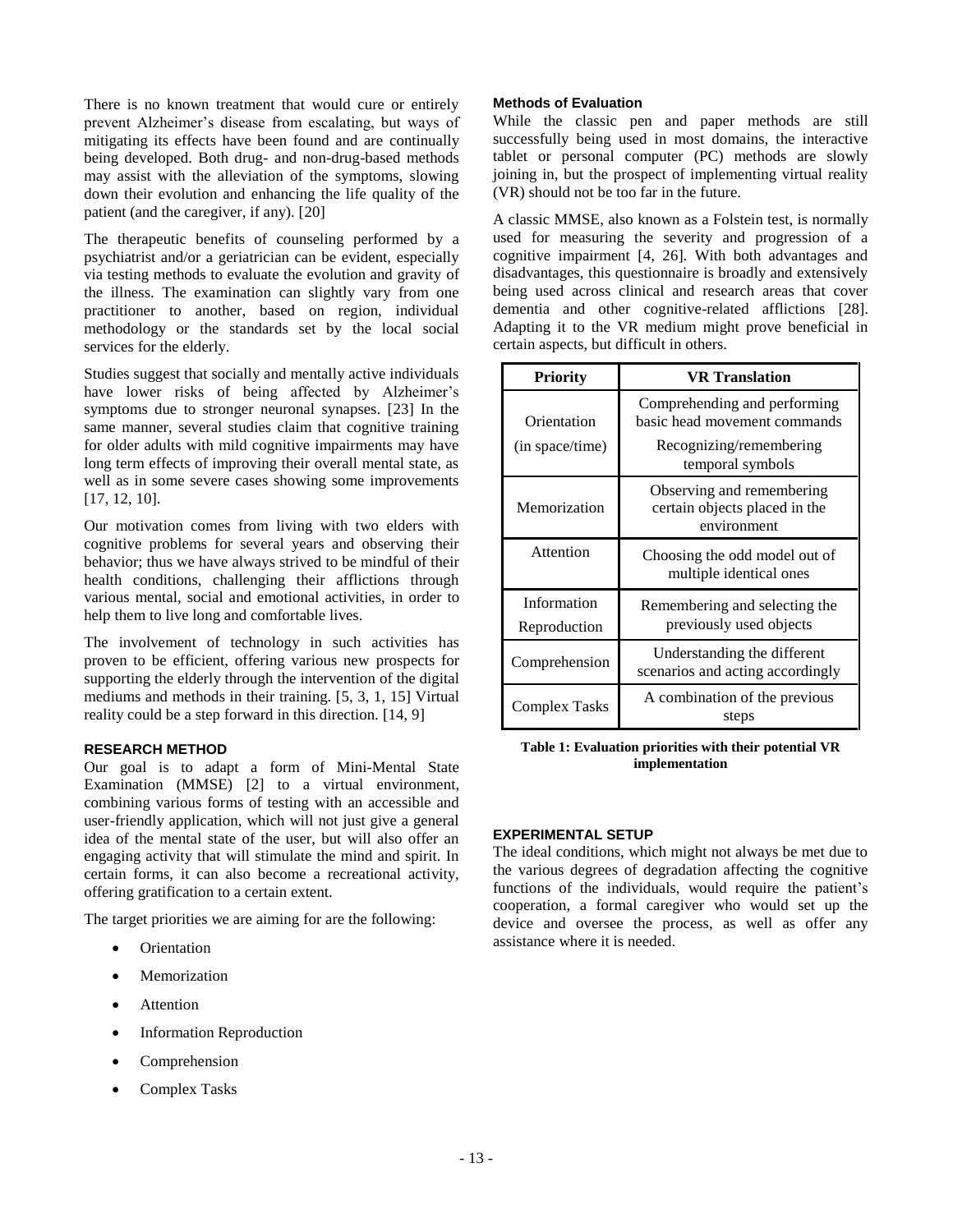## **VR Setup**



**Figure 2: Setting up the VR head mount on the elderly**

In the progression of technology, large steps have been taken in the past decade, making most devices affordable to the consumer public. While the dedicated VR devices are still being developed, the prices remain fairly high, requiring powerful PCs and rigorous setups. The useful and accessible alternative would be an average or better smartphone (mobile phone with touch screen) combined with a head mount on which the application can be developed. Another visible advantage would be the portability offered by the mobile device, as noticed in Figure 1, which can be used in both clinical and domestic environments with ease.

#### **3D Setup**

The development tool used for this application is Unreal Engine, an accessible tool with an extensive amount of features. One of these features is the native integration for most of the popular platforms when building VR applications, offering a robust and varied development environment, maintaining acceptable quality without compromising performance. [30, 31]

#### **Interaction scenarios**

Once everything is set in place and the conditions are met, the graded examination can begin.

#### *Step 1: Calibration and Adjustment*

The initial phase begins with the testing of the main interaction method, looking around and discerning the surrounding. The patient will be tasked with tracking a red ball, like the one in Figure 2, on a predetermined route and focus on it while it is placed in certain fixed locations around the general vision field.

The purpose of this step is to help determine the general awareness and attention span levels of the patient, as well as to factor in the general mobility of the head, angles it can manage to cover and the reaction times.

While it can be considered a warm-up phase, it is a vital part in the introduction of the application, assessing the reflexes needed for the following steps.



**Figure 2: VR perspective of the calibration phase**

## *Step 2: Orientation Test*

The second phase will task the patient with demonstrating both spatial and temporal recognition capabilities, through following simple directions, remembering the current date and their present location.



**Figure 3: Setting directional markers for the orientation phase**

#### *Step 3: Memorization Test*

The memory test will help to establish the capacity of the patient to record and recall 3 basic shapes and colors, as well as other common known objects or animals in a particular order. We can observe a basic example in Figure 4.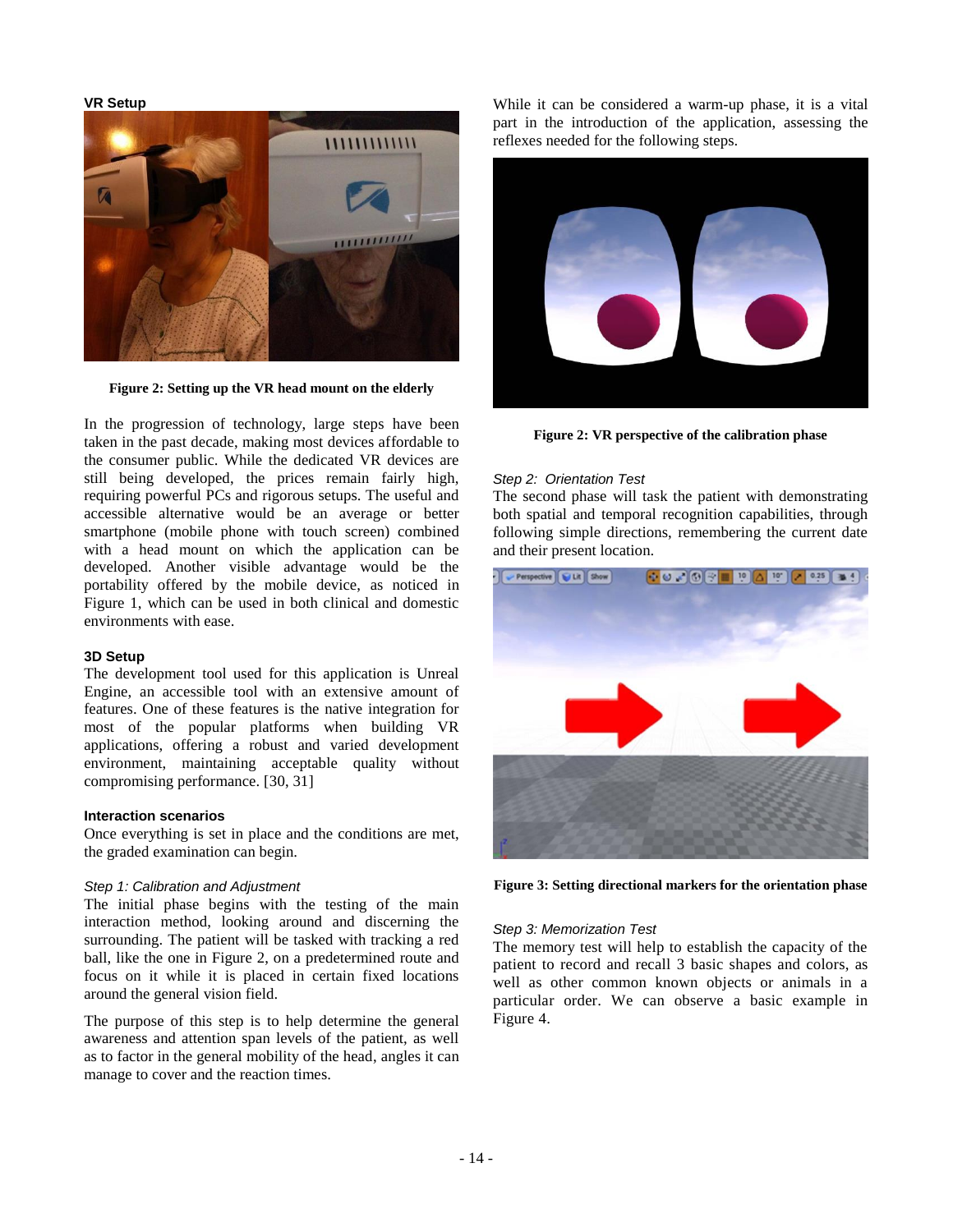

#### **Figure 4: Designing the memorization tests in the Unreal engine**

This phase is useful for the verification of the patient's short-term memory, which will be further tested in a future step, as a callback to this sequence.

# *Step 4: Attention Test*

The fourth part tests the attention of the patient, requiring a certain degree of concentration for identifying an object among others, usually hidden in plain sight, but still challenging the participant at inspecting his surrounding until finding the sought object.

### *Step 5: Information Reproduction*

This step directly ties with the previously mentioned short term memorization part, which will require the participant to recall and recreate the sequence used before.

### *Step 6: Comprehension*

The sixth step will check the patient's reasoning and comprehension abilities, being asked to discern certain objects or do certain tasks, mainly using visual and text prompts, as well as audio requests.

# *Step 7: Complex Tasks*

This final step can help determine with better accuracy the severity of the cognitive impairment of the participant, combining previous steps in a command string with multiple stages, which will be accomplished in the VR medium.

### *Final Part*

Once all the steps are completed, the data gathered is aggregated and the results will be displayed and stored. Based on the score obtained in the evaluation, using the recommended reference table, the severity level of the cognitive dysfunction can be deduced.

By following this routine, we can get a general idea of the patient's mental state. Variations with added, altered or

| removed steps could be designed in the future, based on the |  |  |
|-------------------------------------------------------------|--|--|
| data and feedback gathered.                                 |  |  |

| Score   | <b>State</b>                                       |
|---------|----------------------------------------------------|
| $>=21$  | Lightly affected or still in early<br>stages       |
| $10-20$ | Moderately affected, with some<br>noticeable signs |
| ∕—ч     | Severely Affected                                  |

**Table 2: Recommended references for the evaluation of cognitive disorders.**

# **DISCUSSIONS**

The elderly, aged at 65 and older, are the world's fastest growing population [33], representing nearly 9% of people worldwide, estimated to reach 17% in 2050 [36]. They have been through many changes across these decades and it would be understandable for them to feel anxious about trying something new. But this anxiety can be conquered by one of the strongest human instincts: curiosity. Introducing the elderly to the virtual environment (VE) can be uncomplicated through the use of familiar or nostalgic images and experience in the VR [38]. The interest in VR methods is on the rise [35].

While a VR version of a MMSE test can bring many improvements to the paper version, its adaptation can have several drawbacks as well, due to current limitations. Some parts of such a test may involve drawing, writing or speaking. These are actions that would normally require the involvement of another human, who would interpret them accordingly. It is something which VR on its own might not be yet prepared to handle very smoothly, at least not without aid. In theory, this could be solved by introducing a tablet and a microphone, programmed in such a way to detect and recognize the input of the patient, but reliability can be questionable at this point of time. A compromise would be combining the classic methods with the new ones, until further progress has been made.

# **Advantages and Disadvantages**

The prolonged use of the VR device may cause a form of motion sickness to some participants, also known as *cybersickness* [8]. This can potentially have a negative impact on the overall experience of the patient, especially due to their old age and possible health problems [7], despite their reduced susceptibility to motion sickness [6]. Luckily, large steps are being taken to remediate such adverse effects, with upcoming new technology and methods [34]. Some helpful ways to minimize such effects would be to have a segmented experience, with breaks in between, and slowly building tolerance [37]. Using a stationary position with no sudden movements in the surroundings is also a beneficial way of avoiding sickness in our case.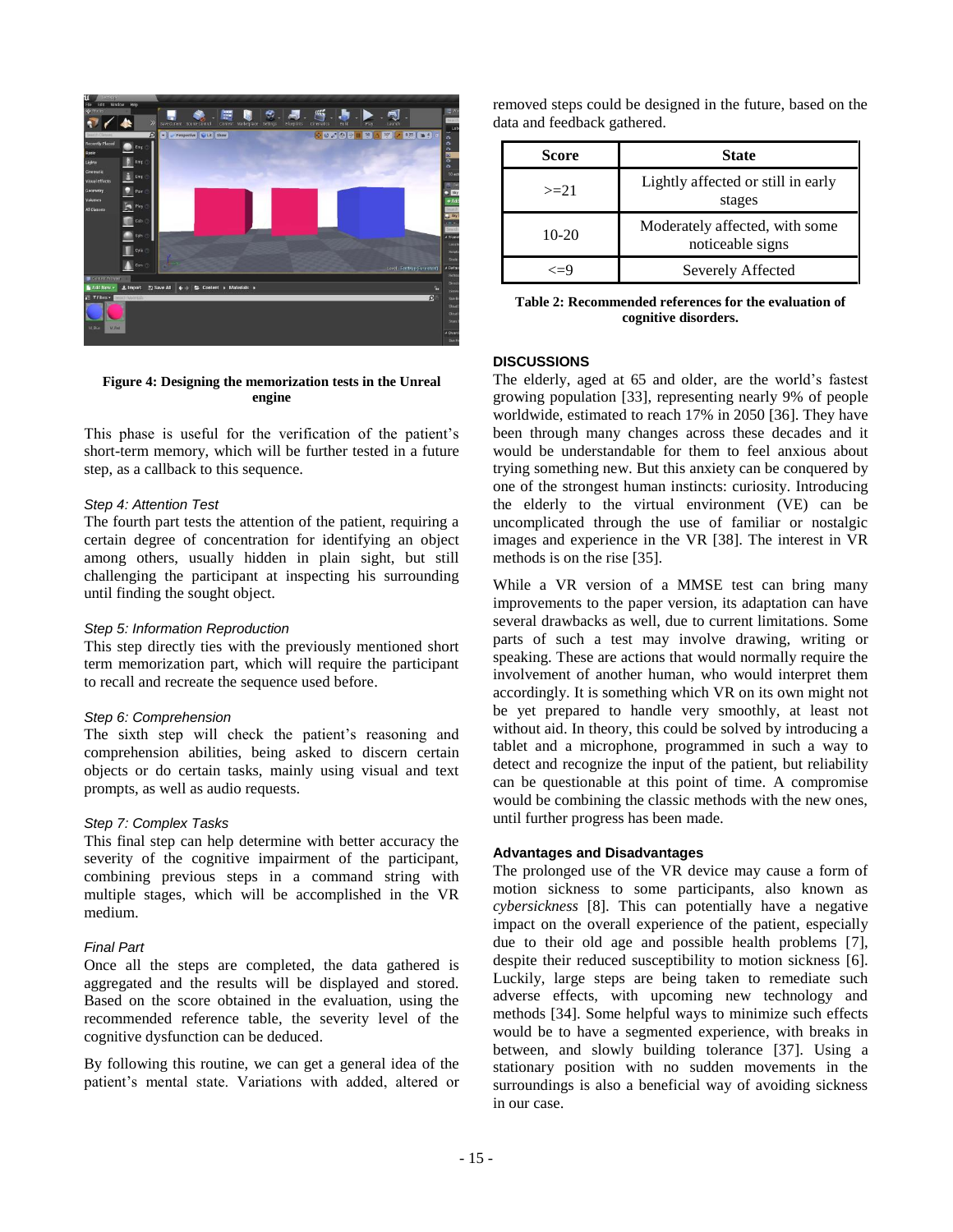While the application would be made intuitive, using easy to understand and basic commands, combining visual and audio stimuli, it can still be proven difficult for people in advanced stages of dementia, in which the visual and/or auditory acuity is highly diminished, making the interaction with the examination troublesome. While blindness or deafness can be considered solid obstacles for examining, in the later stages of cognitive disorders, patients can become unreasonable or nearly impossible to interact with.

Since the constitution of elders can be frail, many of them might find themselves, willing or not, in sedentary states with limited physical capabilities, some even being bedridden. The VR headset can aid those in such states, not only for the cognitive issues, but for the rehabilitation of disabilities as well, in both lower and upper extremities. [19, 13, 11]

### **CONCLUSION AND FUTURE WORK**

In this paper we have designed and developed a tool that can be used for both assessment and rehabilitation, to a certain degree, of cognitive functions, focusing mainly on dementia. While some similar methods already exist in certain forms, the novel approach of adapting and enhancing them to the VR medium, which has proven effective in other fields, can only bring benefits and leave a lot of space for further research in this area.

In its current adapted conceptual form, the application meets some preliminary requirements, sharing most of the advantages and disadvantages of a regular MMSE, but compensating with its intuitive visual environment and intuitive controls. It can be further improved with the addition of a VR controller, which could vastly expand the motion capabilities. Strong headphones can also be useful, for those auditorily impaired, and would allow broader alternatives to experiment with audio methods. An online component could help with storing the data to the cloud and achieving a form of convenient remote assistance for the patients using it.

While the main purpose is to diagnose and track the severity of a cognitive affliction, focusing more on the training and rehabilitation part can be equally beneficial. This can be done through adding more challenging, recreational and relaxation activities in the VR environment, which would stimulate the mind of the patient, slowing down the degradation process. Studies and medical practitioners agree that mental exercise is one of the key factors. [25, 16, 18]

We acknowledge that tests in this study were done in a small number due to time constraints and liability concerns, deeming the gathered results as irrelevant and not including them. Future work could include larger groups of participants who will provide essential data for further development in this field.

# **ACKNOWLEDGMENTS**

We would like to thank the medical specialists Dr. Irina Iordachi, psychiatrist, and Dr. Mihaela Bursova, geriatrician and gerontologist, who offered us useful insight and valuable feedback regarding this subject. Thanks also goes to the CeRVA research team from Ovidius University of Constanta for their useful discussion and constant support. Last but not least we would like to thank the dementia afflicted grandmothers, Cojocaru Maria and Bratu Valeria, who were featured in the first figure; for motiving us to approach this subject and actively participating with its development.

# **REFERENCES**

- 1. A. Rodríguez-Isasi, A. Méndez-Zorrilla, B. García-Zapirain, "Supporting Elderly People´s Cognitive Rehabilitation with IPad based Serious Games", 2014
- 2. Alistair Burns, Lawor B, Craig S, "Assessment Scales in Old Age Psychiatry", 1999, 34-35
- 3. C. Zaccarelli, G. Cirillo, S. Passuti, R. Annicchiarico, F. Barban "Computer-based cognitive intervention for dementia - Sociable: motivating platform for elderly networking, mental reinforcement and social interaction", 2013
- 4. Folstein MF, Folstein SE, McHugh PR (1975). ""Mini-mental state". A practical method for grading the cognitive state of patients for the clinician". Journal of Psychiatric Research 12 (3): 189–98.
- 5. Gyu Hyun Kwon, Laehyun Kim, Sehyung Park, "Development of a Cognitive Assessment Tool and Training Systems for Elderly Cognitive Impairment", 2013
- 6. James T. Reason, J. J. Brand, "Motion sickness",1975
- 7. Johnell O Brooks, Richard R Goodenough, Matthew C Crisler, Nathan D Klein, Rebecca L Alley, Beatrice L Koon, William C Logan, Jennifer Ogle, Richard A Tyrrell, Rebekkah F Wills, "Simulator sickness during driving simulation studies", 2010
- 8. Joseph J LaViola, "A discussion of cybersickness in virtual environments", 2000
- 9. Jungha Hwang, Sunmin Lee, "The effect of virtual reality program on the cognitive function and balance of the people with mild cognitive impairment", August, 2017 [https://www.ncbi.nlm.nih.gov/pmc/articles/PMC5](https://www.ncbi.nlm.nih.gov/pmc/articles/PMC5574359/) [574359/](https://www.ncbi.nlm.nih.gov/pmc/articles/PMC5574359/) "Last visited in: 28.06.2018"
- 10. Masaru MIMURA, Shin‐ichi KOMATSU, "Cognitive rehabilitation and cognitive training for mild dementia", 4 September 2007